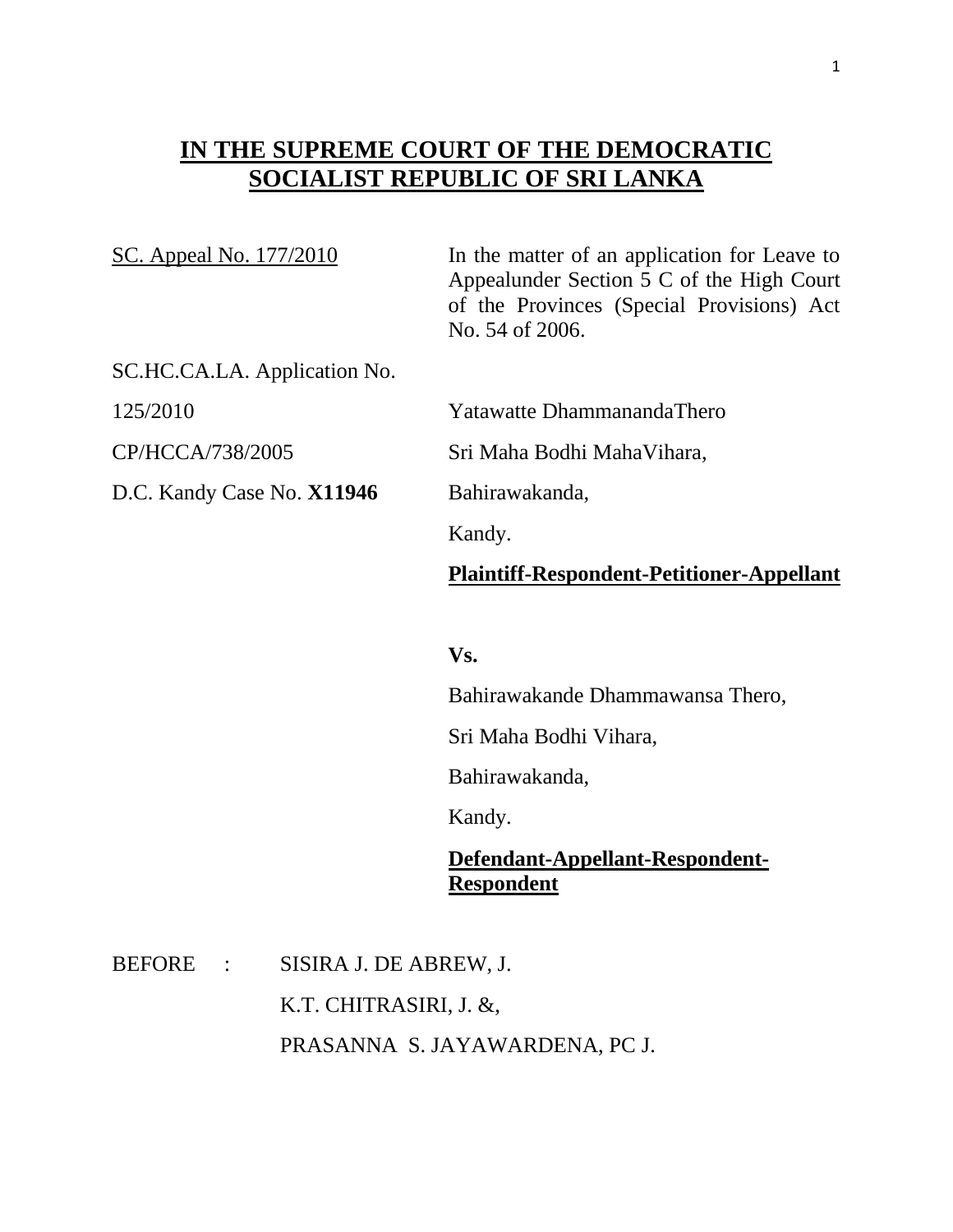## COUNSEL : Manohara de Silva, PC for the Plaintiff-Respondent-Petitioner-Appellant

 Kumar Arulanantham PC with Ms. Devika Panagoda for the Defendant-Appellant-Respondent-Respondent

ARGUED ON : 22.07.2016 WRITTEN SUBMISSION TENDERED ON : 31.1.2011 by the Appellant 25.7.2011, 23.1.2012, 1.8.2016 and 16.8.2016 by the Respondent DECIDED ON : 23.11.2016

## SISIRA J. DE ABREW J.

 This is an appeal by the Plaintiff-Respondent-Petitioner-Appellant (hereinafter referred to as the Plaintiff-Appellant) against the judgment of the Civil Appellate High Court dated 24.3.2010 wherein it set aside the judgment of the learned District Judge who held in favour of the Plaintiff-Appellant.

 The Plaintiff-Appellant, by his plaint, inter alia, prayed for a declaration that he is the lawful Viharadhipathi of the temple described in the plaint. The learned District Judge held in favour of the Plaintiff-Appellant. Being aggrieved by the said judgment of the learned District Judge, the Defendant-Appellant-Respondent-Respondent (hereinafter referred to as the Defendant-Respondent) appealed to the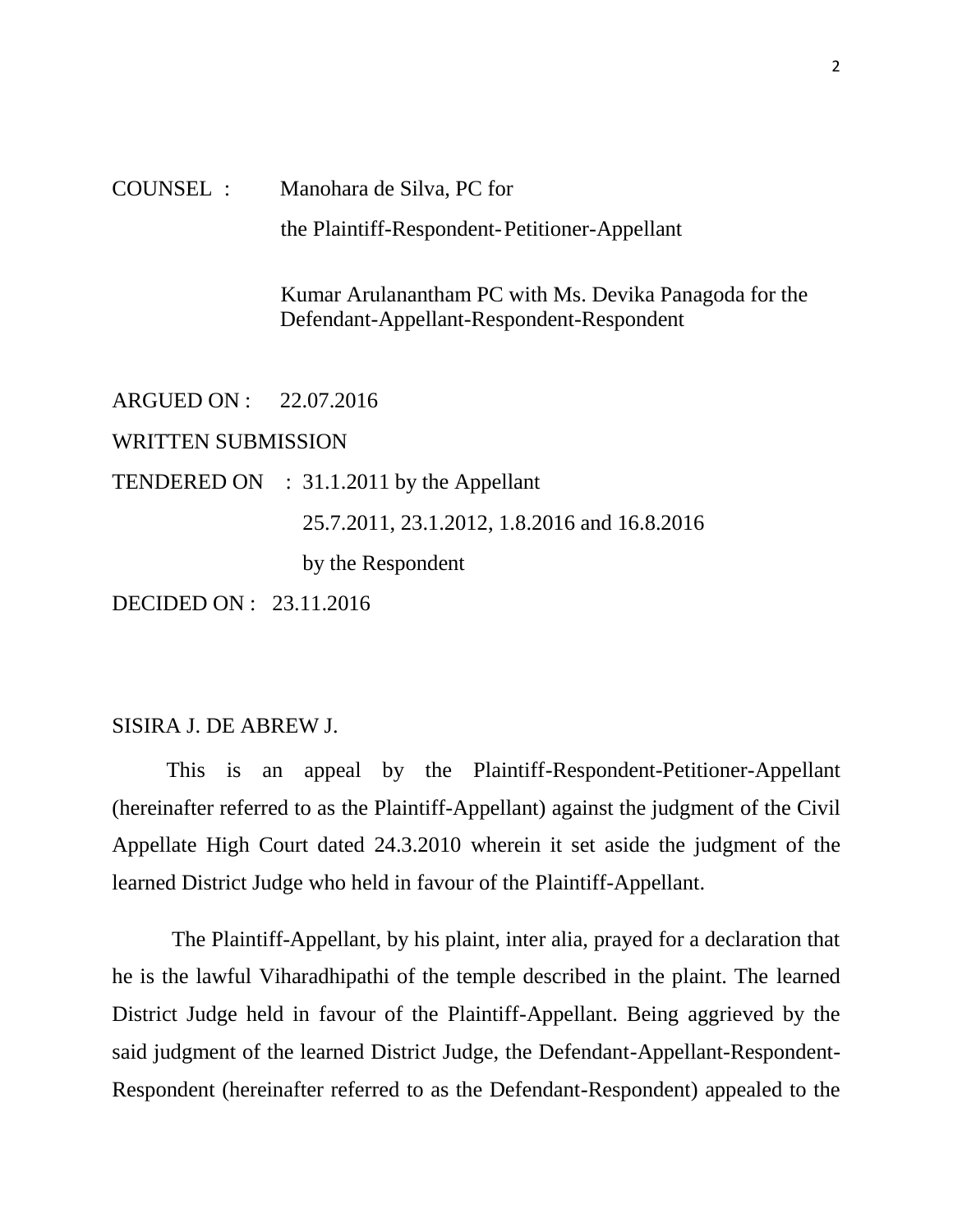Civil Appellate High Court (hereinafter referred to as the High Court). The said High Court set aside the judgment of the learned District Judge. Being aggrieved by the said the judgment of the High Court, the Plaintiff-Appellant has appealed to this court. This court, by its order dated 10.12.2010, granted leave to appeal on the questions of law set out in paragraphs 11A to 11J of the petition of the Plaintiff-Appellant dated 4.5.2010 which are set out below.

- a) The said judgment is contrary to law and against the weight of evidence;
- b) The learned Judges of the High Court failed to consider that an appointment as the Viharadhipathiship of the aforesaid Vihara is governed by the rules of pupillary succession and that the Plaintiff, being the senior most pupil of the original Viharadhipathi, was entitled to be appointed as Viharadhipathi of the said Vihara;
- c) The High Court erred in law in holding that the appointment of Jinawansa Thero who was not a pupil of the deceased original Viharadhipathi, was legal. Where rules of pupillary succession applies, only a pupil can be appointed and not any other Bhikku who is not a pupil;
- d) The High Court failed to consider that in any event, the pupillary succession of the original Viharadhipathi did not fail and therefore the purported appointment of Jinawansa Thero was bad in law;
- e) The High Court erred in holding that another Bhikku could have been appointed notwithstanding the existence of a senior pupil. This conclusion was erroneous for the reason that even in the Kathikawatha and Chapter of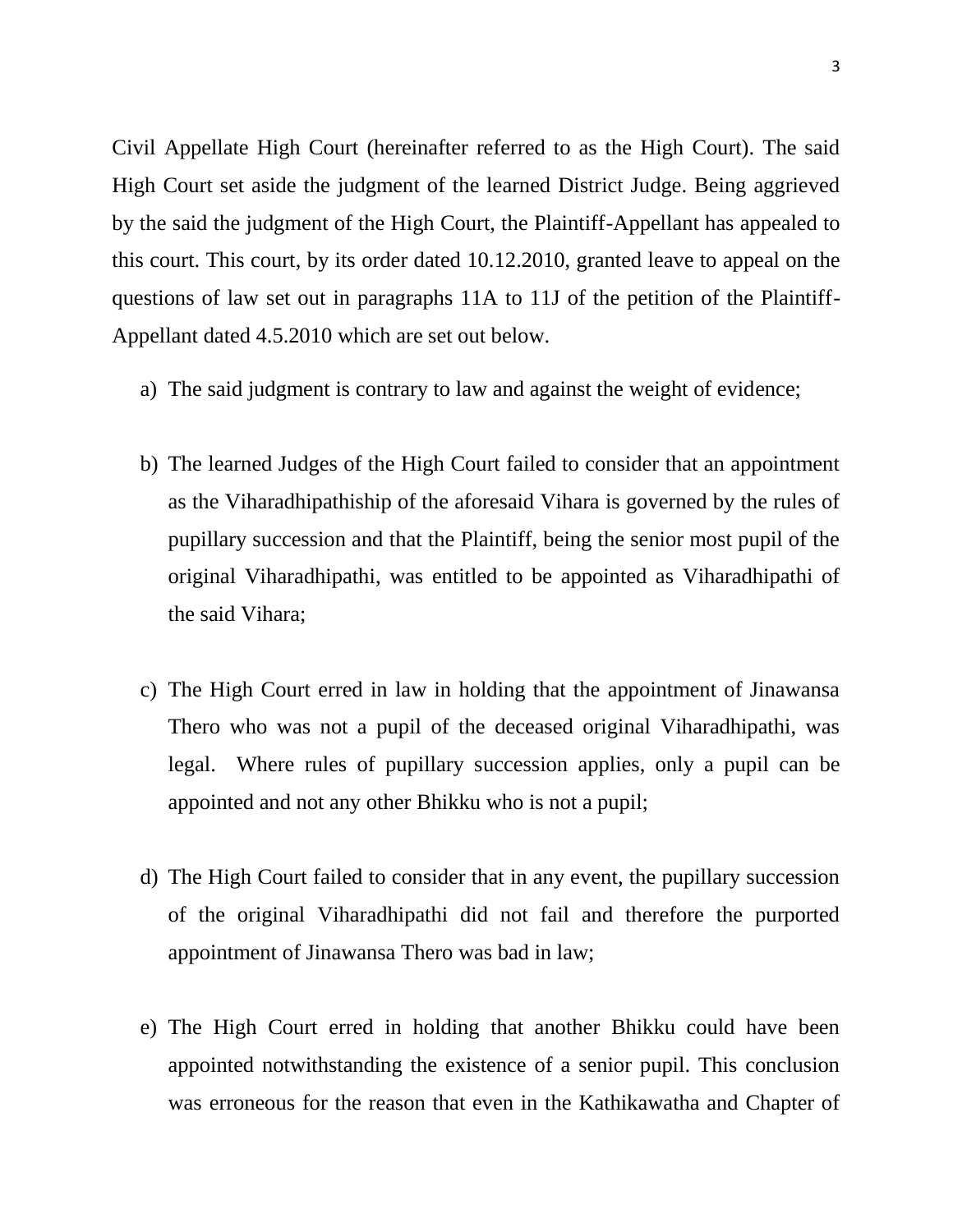the Amarapura Maha Nikaya, if the senior pupil is overlooked, only another pupil of the Viharadhipathi can be considered and not any other Bhikku;

- f) The High Court erred in holding that the deviation from the rules of pupillary succession and the appointment of Jinawansa Thero under clause (d) of Schedule 2 of P7 is legal;
- g) The High Court failed to consider the overwhelming evidence in support of the fact that the Plaintiff is the senior most pupil of the original Viharadhipathi and is senior to the Defendant in being ordained and receiving Upasampada and that upon the death of the original Viharadhipathi, the Plaintiff has duly been appointed as Viharadhipathi of the said Vihara and administration of the said Vihara has been handed over to the Plaintiff by documents marked P1 and P2;
- h) The High Court failed to consider that as at the date of instituting this action, the Plaintiff has been lawfully and rightfully appointed as Viharadhipathi of the said Vihara that Jinawansa Thero and/or the Defendant's appointment as the Viharadhipathi are dated subsequent to the filing of this action;
- i) The High Court erred in failing to consider the admission by Kandegedara Sri Sumanawansa Thero who is the Mahanayake of Udarata Amarapura Chapter that the reason to cancel the Plaintiff's appointment as Viharadhipathi and to appoint Jinawansa Thero was due to the fact that Jinawansa Thero was sick and did not have a place to reside and expressed willingness to hold the Viharadhipathiship of the said temple and that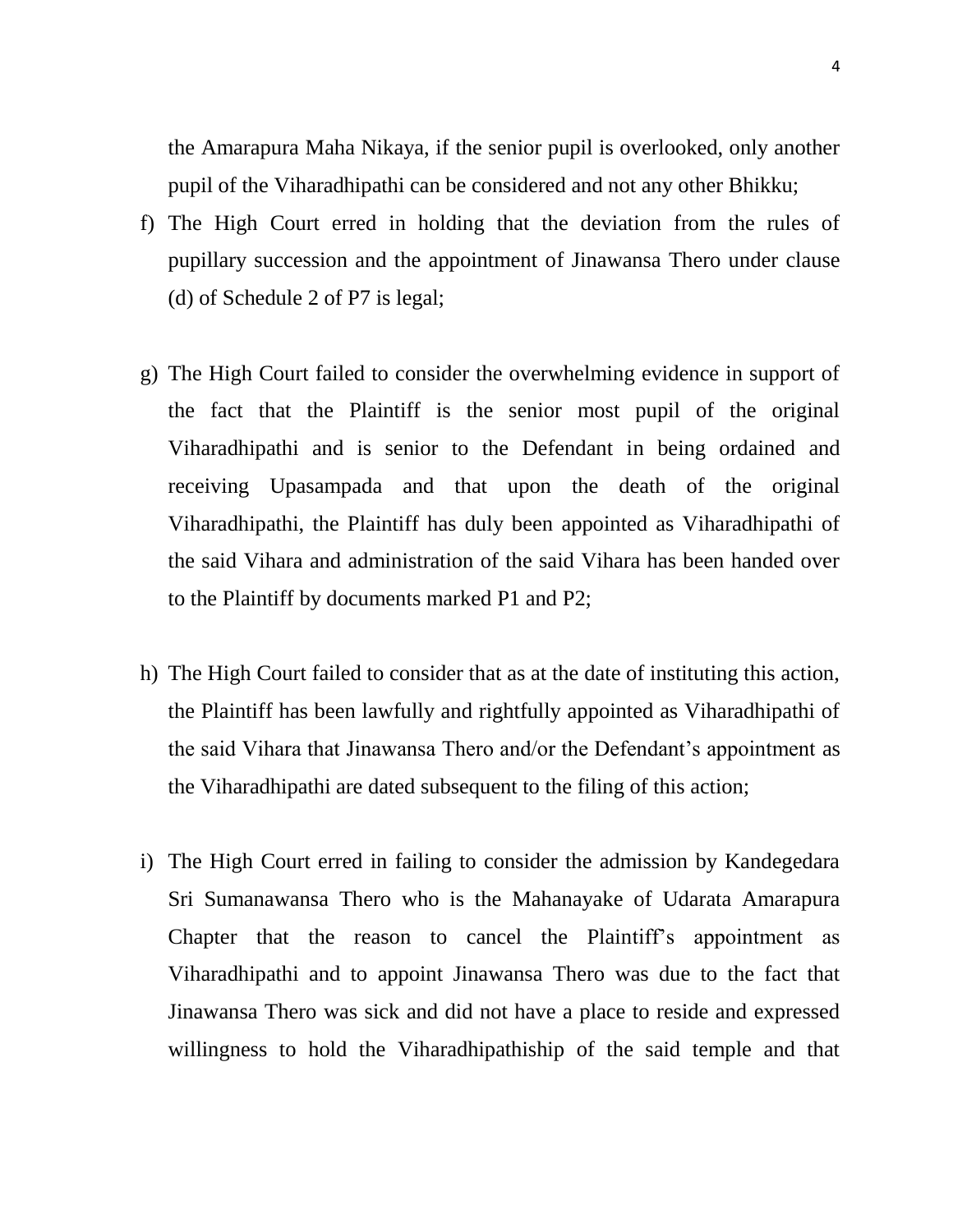subsequently the Defendant was appointed as Viharadhipathi by Jinawansa Thero (vide pages 153 and 160);

j) The High Court erred in holding that the relief prayed for in the prayer to the plaint cannot be granted;

 The Defendant-Respondent was robed in 1977 and the Plaintiff-Appellant was robed in 1979. The position of the Plaintiff-Appellant was that the Defendant-Respondent lost his seniority due to disrobing in 1981. Learned President's Counsel (PC) for the Plaintiff-Appellant submitted that both the Plaintiff-Appellant and the Defendant-Respondent are pupils of Ampitige Dhammarama Thero who was the Viharadhipathi of the temple described in the plaint and that the said Rev. Thero died on 26.11.1993. He further submitted that although the Defendant-Respondent was robed in 1977, he lost his seniority as he disrobed himself in 1981. He therefore submitted that the Plaintiff-Appellant is entitled to the Viharadhipathiship of the temple. The Plaintiff-Appellant himself, in his evidence, admits that the Defendant-Respondent was robed again in four days time. When I consider the above facts, the most important question that must be decided is whether or not the Defendant-Respondent has disrobed himself in 1981.

 Rev.Sumanawansha who was the Mahanayaka Thero of Udarata Amarapura Chapter stated, in his evidence, that the Defendant-Respondent lost his seniority as he disrobed himself. The Plaintiff-Appellant mainly relied on the evidence of Sugathadasa who was a taxi driver to prove the fact that the Defendant-Respondent disrobed himself. According to his evidence, he with the Chief Priest of the Defendant-Respondent went in his taxi near the Kandy Lake; spotted the Defendant-Respondent who was wearing a T shirt and a trouser; on the invitation of the Chief Priest, he (the Defendant-Respondent) went to the temple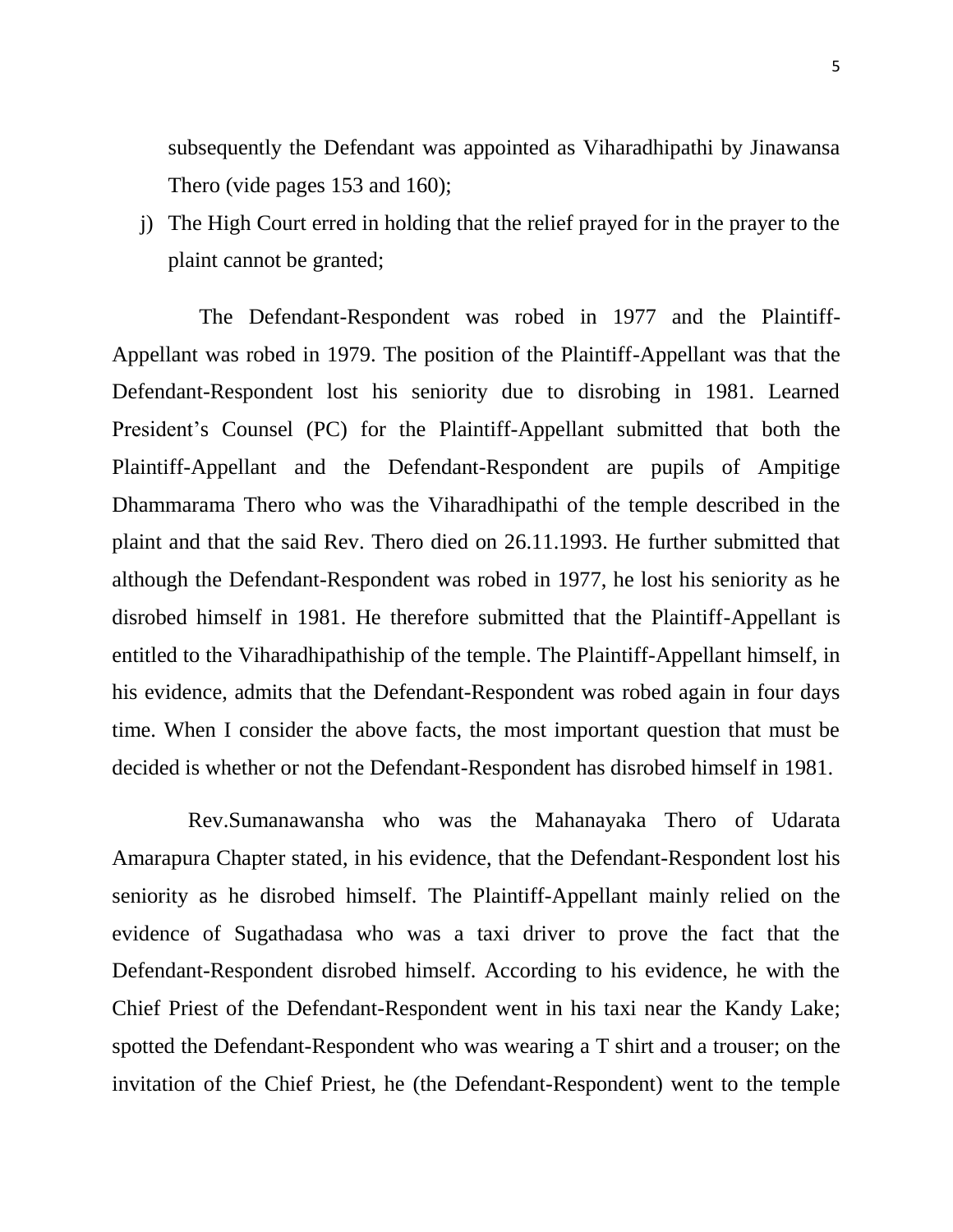with the Chief Priest; and robed himself. According to the evidence of the Plaintiff-Appellant, the Defendant-Respondent was without robes only for four days. The Defendant-Respondent, in his evidence vehemently denied the fact that he disrobed himself and stated that that he is a Buddhist Priest from the day that he was robed. Under these circumstances the most important matter that must be decided is whether evidence of Sugathadasa, the taxi driver, could be accepted against the evidence of the Defendant-Respondent. I now advert to this question. Sugathadasa, in his evidence, admitted that he with the Plaintiff-Appellant came to court to give evidence without summons and he was closely associating with the Plaintiff-Appellant than the Defendant-Respondent. He also, in his evidence, admits that he used to take  $1/4<sup>th</sup>$  of a bottle of liquor in the evening. The Defendant-Respondent, in his evidence, says that he as a Buddhist Priest speaks the truth and that he never disrobed himself. When I consider the above evidence, I prefer to place more reliance on the evidence of the Defendant-Respondent than the evidence of Sugathadasa. Assuming without conceding that what Sugathadasa says is correct, the next question that must be considered is whether the Defendant-Respondent intentionally disrobed himself? Was there an intention on the part of the Defendant-Respondent to renounce the priesthood? If the Defendant-Respondent had had an intention to renounce the priesthood, why did he go to the temple with the Chief Priest when he was invited to come to the temple near the Kandy Lake and robed himself at the temple? If he had an intention to renounce the priesthood, he would have refused the invitation of the Chief Priest. Further according to the evidence of Sugathadasa, when Defendant-Respondent went to the temple, he wore the robes again at the temple. These facts demonstrate that he had not had an intention of renouncing the priesthood. It appears from the above facts that the act of disrobing was only a temporary one. If the Defendant-Respondent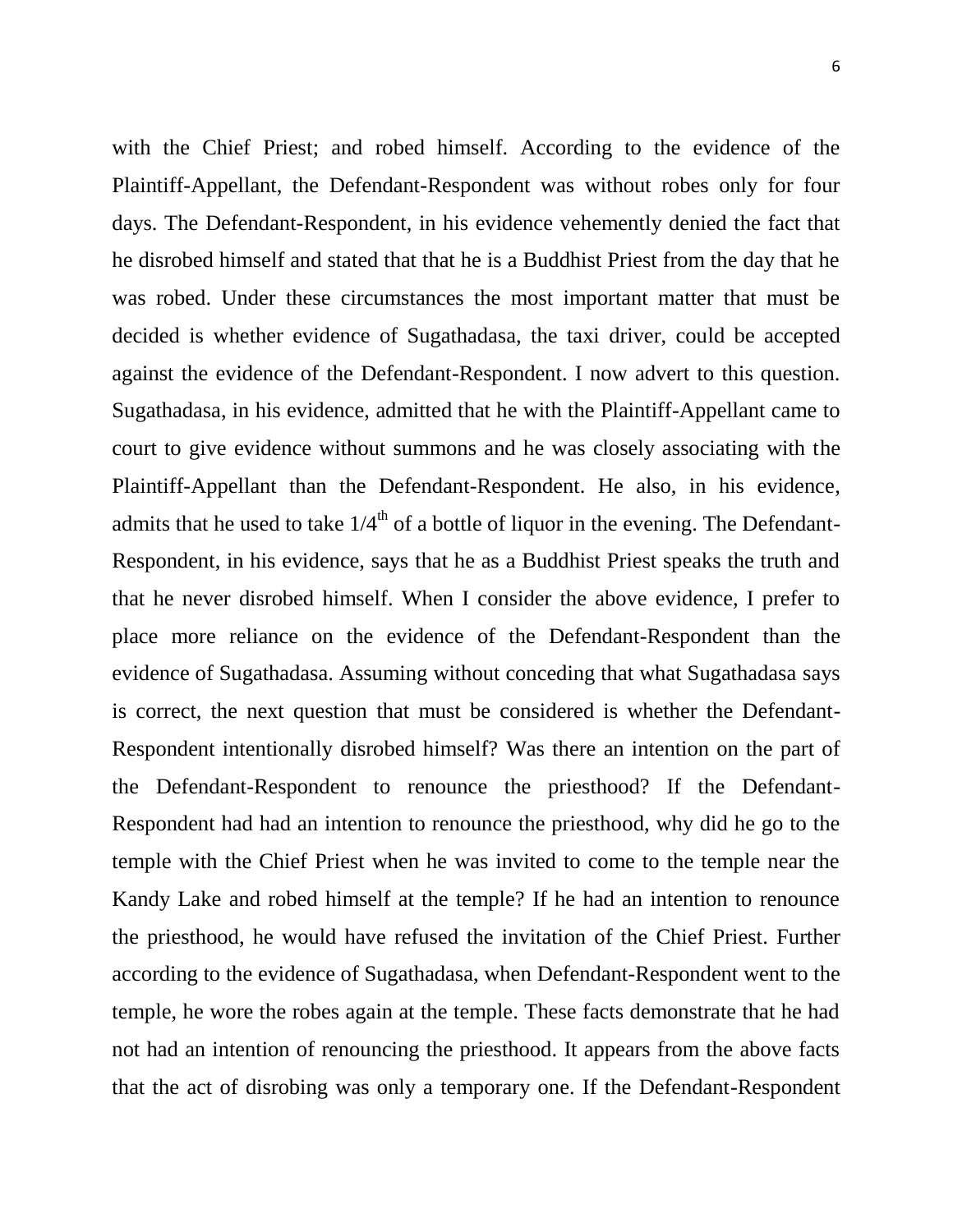did not have an intention to renounce the priesthood, can it be said that he renounced the priesthood when he disrobed himself for a period of four days? In this connection it is relevant to consider the judicial decision in the case of Somaratne Vs Jinaratne 42 NLR 361. In the said case the defendant, a Buddhist Priest, disrobed himself in order to obtain medical treatment and nursing treatment. The question was whether the defendant lost his seniority when he disrobed himself for the above purpose. Court held thus: "Temporary disrobing in an emergency of a grave illness does not involve the forfeiture of rights." According to the judicial decision in the above case the defendant did not lose his seniority. It is relevant to state the following passage of the judgment of Soertsz J in the above case at page 363. His Lordship observed thus:

*"It is conceded that on recovering from his illness, the defendant resumed his robes, but it is urged that this resumption had no retrospective force and must be postponed to the plaintiff's ordination. I cannot accept that submission. Not only does it seem wrong, but it is also contrary to the view taken by Bonser C.J. and Withers J. in the case of Gooneratne Terunanse v. Ratnapala Terunanse. [Matara Cases 227.] In that case it was held that for disrobing to produce such a result as is here claimed, it must be voluntary and with a clear intention to renounce the priesthood."*

 Applying the principles laid down in the above legal literature and considering the facts of this case, I hold that the Defendant-Respondent had not renounced the priesthood when he disrobed himself for a period of four days and that therefore he had not lost his seniority. I have stated the above contention assuming without conceding that the evidence of Sugathadasa, the taxi driver, is true. After considering the facts of this case, I hold that among the Plaintiff